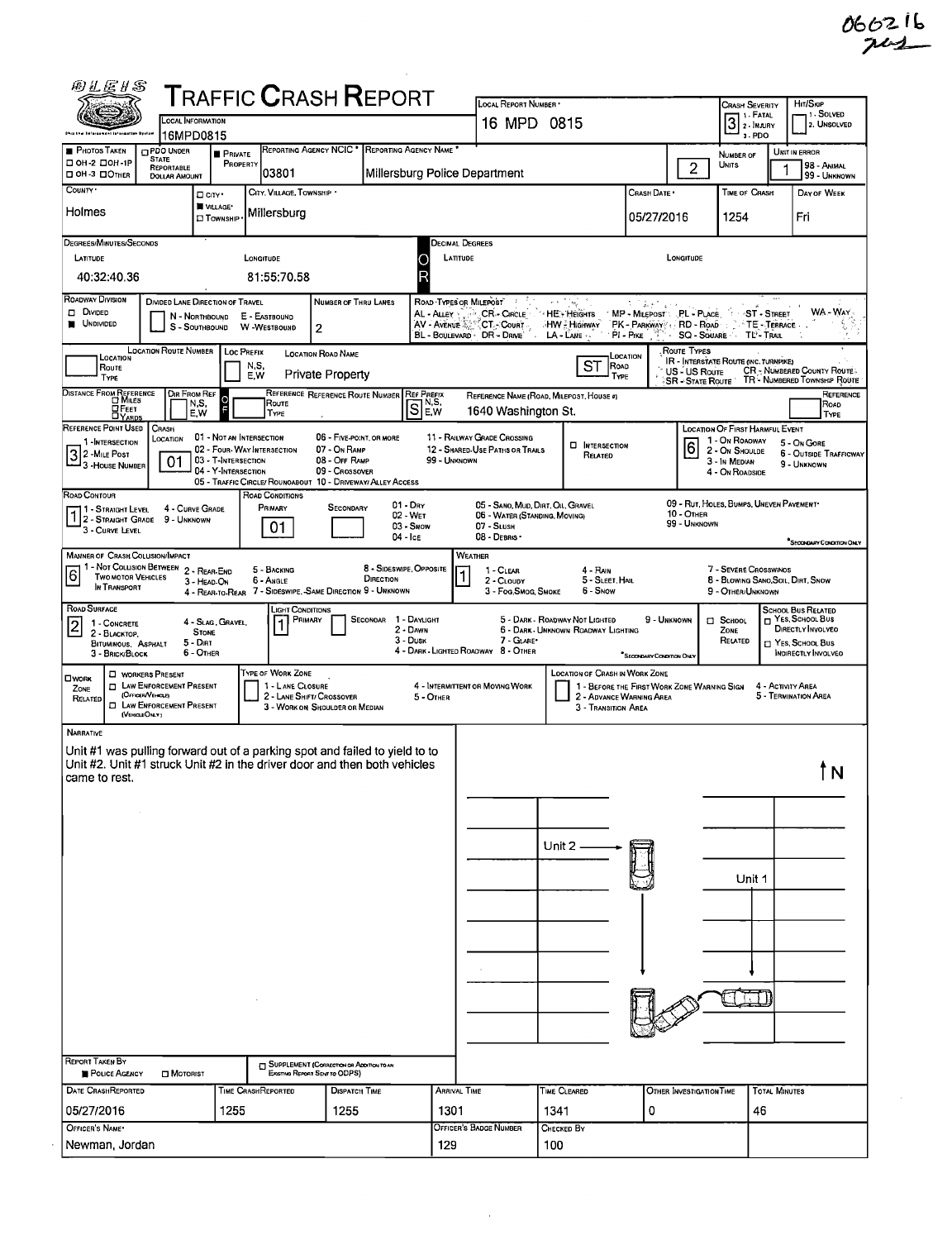| UNIT                                                                                               |                                                                                |                                                                                                  |                                                                                            |                                                                                                 |                                                                                 |                                                                                                                              |  |  |  |
|----------------------------------------------------------------------------------------------------|--------------------------------------------------------------------------------|--------------------------------------------------------------------------------------------------|--------------------------------------------------------------------------------------------|-------------------------------------------------------------------------------------------------|---------------------------------------------------------------------------------|------------------------------------------------------------------------------------------------------------------------------|--|--|--|
|                                                                                                    |                                                                                |                                                                                                  |                                                                                            | LOCAL REPORT NUMBER                                                                             | 16 MPD 0815                                                                     |                                                                                                                              |  |  |  |
| UNIT NUMBER                                                                                        | OWNER NAME: LAST, FIRST, MIDDLE ( C SAME AS DRIVER )                           |                                                                                                  | OWNER PHONE NUMBER                                                                         | <b>DAMAGE SCALE</b>                                                                             | <b>DAMAGE AREA</b>                                                              |                                                                                                                              |  |  |  |
| Burgett, Darlene, R<br>1                                                                           |                                                                                |                                                                                                  |                                                                                            | 330-674-2082                                                                                    | 3                                                                               |                                                                                                                              |  |  |  |
| OWNER ADDRESS: CITY, STATE, ZIP                                                                    |                                                                                | 1 - NONE                                                                                         |                                                                                            |                                                                                                 |                                                                                 |                                                                                                                              |  |  |  |
| 5581 SR 60, Millersburg, OH, 44654                                                                 | 2 - MINOR                                                                      |                                                                                                  |                                                                                            |                                                                                                 |                                                                                 |                                                                                                                              |  |  |  |
| LP STATE LICENSE PLATE NUMBER                                                                      |                                                                                |                                                                                                  | # OCCUPANTS                                                                                |                                                                                                 |                                                                                 |                                                                                                                              |  |  |  |
| OН<br>ED83KQ<br><b>VEHICLE YEAR</b><br><b>VEHICLE MAKE</b>                                         |                                                                                | JTDBR32E070113403                                                                                |                                                                                            | <b>VEHICLE COLOR</b>                                                                            | 3 - FUNCTIDNAL                                                                  | $\Box$<br>о                                                                                                                  |  |  |  |
| 2007<br>Tovota                                                                                     |                                                                                | VEHICLE MODEL<br>Corolla                                                                         |                                                                                            | SIL                                                                                             | 4 - DISABLING                                                                   |                                                                                                                              |  |  |  |
| INSURANCE COMPANY<br>PROOF OF<br><b>INSURANCE</b>                                                  |                                                                                | POLICY NUMBER                                                                                    | Towed By                                                                                   |                                                                                                 | 9 - UNKNOWN                                                                     | о<br>′□<br>α                                                                                                                 |  |  |  |
| Hummel Insurance<br>SHOWN                                                                          |                                                                                | 40867378                                                                                         |                                                                                            |                                                                                                 |                                                                                 |                                                                                                                              |  |  |  |
| CARRIER NAME, ADDRESS, CITY, STATE, ZIP                                                            |                                                                                |                                                                                                  |                                                                                            |                                                                                                 |                                                                                 | <b>CARRIER PHONE</b>                                                                                                         |  |  |  |
| US DOT                                                                                             | VEHICLE WEIGHT GVWR/GCWR<br>1 - LESS THAN OR EQUAL TO 10K LBS                  | CARGO BODY TYPE<br>01 - No CARGO BODY TYPE/NOT APPLICABL 09 - POLE                               |                                                                                            | THE VESCRIPTION                                                                                 |                                                                                 |                                                                                                                              |  |  |  |
| HM PLACARD ID NO.                                                                                  | 2 - 10,001 to 26,000 k Las<br>3 - MORE THAN 26,000K LBS.                       | 01<br>02 - Bus/Van (9-15 Seats, Inc Driver) 10 - Cargo Tank<br>03 - Bus (16+ Seats, Inc Driver)  | 11 - FLAT BED                                                                              |                                                                                                 |                                                                                 | 2 - Two Way, Not Divided, Continuous Left Turn Lane<br>3 - T WO-WAY, DIVIDED, UNPROTECTED (PAINTED OR GRASS >4FT.) MEDIA     |  |  |  |
|                                                                                                    | HAZARDOUS MATERIAL                                                             | 04 - VEHICLE TOWING ANOTHER VEHICLE<br>05 - Logging<br>06 - INTERMODAL CONTAINER CHASIS          | 12 - Dump<br>13 - CONCRETE MIXER<br>14 - AUTO TRANSPORTER                                  | 5 - ONE-WAY TRAFFICWAY                                                                          | 4 - Two-Way, Divided, Positive Median Barrier                                   |                                                                                                                              |  |  |  |
| <b>HM CLASS</b><br>$\Box$ Related<br><b>NUMBER</b>                                                 |                                                                                | 07 - CARGO VAN/ENCLOSED BOX<br>08 - GRAIN, CHIPS, GRAVEL                                         | 15 - GARBAGE /REFUSE<br>99 - OTHER/UNKNOWN                                                 | <b>D</b> HIT / SKIP UNIT                                                                        |                                                                                 |                                                                                                                              |  |  |  |
| NON-MOTORIST LOCATION PRIOR TO IMPACT                                                              | <b>TYPE OF USE</b>                                                             | UNIT TYPE                                                                                        |                                                                                            |                                                                                                 |                                                                                 |                                                                                                                              |  |  |  |
| 01 - INTERSECTION - MARKED CROSSWAL<br>02 - INTERSECTION - NO CROSSWALK<br>03 - INTERSECTION OTHER |                                                                                | 02<br>01 - Sus-COMPACT                                                                           |                                                                                            | 13 - SINGLE UNIT TRUCK OR VAN 2AXLE, 6 TIRES 21 - BUS/VAN (9-15 SEATS, INC DRAYER)              |                                                                                 | PASSENGER VEHICLES (LESS THAN 9 PASSENGERS MEDIHEAVY TRUCKS OR COMBO UNITS > 10KLBS BUS/VAN/LIMO(9 OR MORE INCLUDING DRIVER) |  |  |  |
| 04 - MIDBLOCK - MARKED CROSSWALK<br>05 - TRAVEL LANE - OTHER LOCATION                              | 1 - PERSONAL<br>2 - COMMERCIAL                                                 | 02 - COMPACT<br>99 - UNKNOWN 03 - MID SIZE<br>or Hit/Skip<br>04 - FULL SIZE                      |                                                                                            | 14 - SINGLE UNIT TRUCK : 3+ AXLES<br>15 - SINGLE UNIT TRUCK / TRAILER                           | NON-MOTORIST                                                                    | 22 - BUS (16+ SEATS, INC DRIVER)                                                                                             |  |  |  |
| 06 - BICYCLE LANE<br>07 - SHOULDER/ROADSIDE                                                        | 3 - GOVERNMENT                                                                 | 05 - MINIVAN<br>06 - SPORT UTILITY VEHICLE                                                       |                                                                                            | 16 - TRUCK/TRACTOR (BOBTAIL)<br>17 - TRACTOR/SEMI-TRAILER                                       |                                                                                 | 23 - Animal With Rider<br>24 - ANIMAL WITH BUGGY, WAGON, SURREY                                                              |  |  |  |
| 08 - SIDEWALK<br>09 - MEDIAN/CROSSING ISLAND                                                       | IN EMERGENCY                                                                   | 07 - PICKUP<br>08 - VAN                                                                          |                                                                                            | 18 - TRACTOR/DOUBLE<br>19 - TRACTOR/TRIPLES<br>20 - OTHER MED/HEAVY VEHICLE                     |                                                                                 | 25 - BICYCLE/PFOACYCLIST<br>26 - PEDESTRIAN/SKATER<br>27 - OTHER NON MOTORIST                                                |  |  |  |
| 10 - DRIVE WAY ACCESS<br>11 - SHARED-USE PATH OR TRAIL<br>12 - NON-TRAFFICWAY AREA                 | RESPONSE                                                                       | 09 MOTORCYCLE<br>10 - MOTORIZED BICYCLE                                                          |                                                                                            |                                                                                                 | Has HM Placard                                                                  |                                                                                                                              |  |  |  |
| 99 - OTHER/UNKNOWN                                                                                 |                                                                                | 11 - SNOWMOBILE/ATV<br>12 - OTHER PASSENGER VEHICLE                                              |                                                                                            |                                                                                                 |                                                                                 |                                                                                                                              |  |  |  |
| <b>SPECIAL FUNCTION 01 - NONE</b><br>02 - Taxi<br>01<br>03 - RENTAL TRUCK (OVER 10KLBS)            | 09 - AMBULANCE<br>$10 -$ Fire<br>11 - HIGHWAY/MAINTENANCE                      | 17 - FARM VEHICLE<br>18 - FARM EOUIPMENT<br>19 - Мотовноме                                       | <b>MOST DAMAGED AREA</b><br>01 - NONE<br>09<br>02 - CENTER FRONT                           | 08 - LEFT SIDE<br>09 - LEFT FRONT                                                               | 99 - UNKNOWN                                                                    | Астюм<br>1 - Non-Contact<br>3 2 - NON-COLUSION                                                                               |  |  |  |
| 05 - Bus - Transit                                                                                 | 04 - Bus - School (Public or Private) 12 - Military<br>13 - Pouce              | 20 - GOLF CART<br>21 - TRAIN                                                                     | 03 - RIGHT FRONT<br>MPACT ARE 04 - RIGHT SIDE                                              | 10 - TOP AND WINDOWS<br>11 - UNDERCARRIAGE                                                      |                                                                                 | 3 - STRIKING<br>4 - STRUCK                                                                                                   |  |  |  |
| 06 - Bus. Charter<br>07 - Bus - SHUTTLE                                                            | 14 - PUBLIC UTLITY<br>15 - OTHER GOVERNMENT                                    | 22 - OTHER (EXPLAININ NARRATIVE)                                                                 | 05 - RIGHT REAR<br>09<br>06 - REAR CENTER                                                  | 12 - LOAD/TRAILER<br>13 - TOTAL (ALL AREAS)                                                     |                                                                                 | 5 - STRIKING/STRUCK<br>9 - UNKNOWN                                                                                           |  |  |  |
| 08 - Bus - Other<br>PRE-CRASH ACTIONS                                                              | 16 - CONSTRUCTION EOIP.                                                        |                                                                                                  | 07 - LEFT REAR                                                                             | 14 - OTHER                                                                                      |                                                                                 |                                                                                                                              |  |  |  |
| MOTORIST<br>01                                                                                     |                                                                                |                                                                                                  | NON MOTORIST                                                                               |                                                                                                 |                                                                                 |                                                                                                                              |  |  |  |
| 01 - STRAIGHT AHEAD<br>02 - BACKING<br>03 - CHANGING LANES                                         | 07 - MAKING U-TURN<br>08 - ENTERING TRAFFIC LANE<br>09 - LEAVING TRAFFIC LANE  | 13 - NEGOTIATING A CURVE<br>14 - OTHER MOTORIST ACTIO                                            | 17 - WORKING                                                                               | 15 - ENTERING OR CROSSING SPECIFIED LOCATIO<br>16 - WALKING, RUNNING, JOGGING, PLAYING, CYCLING |                                                                                 | 21 - OTHER NON-MOTORIST ACTION                                                                                               |  |  |  |
| 99 - UNKNOWN<br>05 - MAKING RIGHT TURN                                                             | 04 - OVERTAKING/PASSING<br>10 PARKED                                           | 11 - SLOWING OR STOPPED IN TRAFFIC                                                               |                                                                                            | 18 - PUSHING VEHICLE<br>19 - APPROACHING OR LEAVING VEHICLE                                     |                                                                                 |                                                                                                                              |  |  |  |
| 06 - MAKING LEFT TURN                                                                              | 12 - DRIVERLESS                                                                |                                                                                                  | 20 - STANDING                                                                              |                                                                                                 | <b>VEHICLE DEFECTS</b>                                                          |                                                                                                                              |  |  |  |
| <b>CONTRIBUTING CIRCUMSTANCE</b><br>PRIMARY<br>MOTORIST<br>01 - NONE                               |                                                                                | 11 - IMPROPER BACKING                                                                            | Non-Motorist<br><b>22 - NONE</b>                                                           |                                                                                                 |                                                                                 | 01 - TURN SIGNALS                                                                                                            |  |  |  |
| 02<br>02 - FAILURE TO YIELD<br>03 - RAN RED LIGHT                                                  |                                                                                | 12 - IMPROPER START FROM PARKED POSITION<br>13 - STOPPED OR PARKED ILLEGALLY                     | 23 - IMPROPER CROSSING<br>24 - DARTING                                                     |                                                                                                 |                                                                                 | 02 - HEAD LAMPS<br>03 - TAIL LAMPS<br>04 - BRAKES                                                                            |  |  |  |
| 04 - RAN STOP SIGN<br>05 - Exceeded Speed LIMIT<br>SECONDARY                                       |                                                                                | 14 - OPERATING VEHICLE IN NEGLIGENT MANNER<br>15 - Swering to Avoid (Due to External Conditions) | 25 - LYING AND/OR ILLEGALLY IN ROADWAY<br>26 - FALURE TO YIELD RIGHT OF WAY                |                                                                                                 |                                                                                 | 05 - STEERING<br>06 - TIRE BLOWOUT                                                                                           |  |  |  |
| 06 - UNSAFE SPEED<br>07 - IMPROPER TURN<br>08 - LEFT OF CENTER                                     |                                                                                | 16 - WRONG SIDE/WRONG WAY<br>17 - FALURE TO CONTROL<br>18 - VISION OBSTRUCTION                   | 27 - Not Visible (DARK Clothing)<br>28 - INATTENTIVE<br>29 - FAILURE TO OBEY TRAFFIC SIGNS |                                                                                                 |                                                                                 | 07 - WORN OR SLICK TIRES<br>08 - TRAILER EQUIPMENT DEFECTIVE                                                                 |  |  |  |
| 99 - UNKNOWN<br>10 - IMPROPER LANE CHANGE                                                          | 09 - FOLLOWED TOO CLOSELY/ACDA                                                 | 19 - OPERATING DEFECTIVE EQUIPMENT<br>20 - LOAD SHIFTING/FALLING/SPILLING                        | /SIGNALS/OFFICER<br>30<br>- WRONG SIDE OF THE ROAD                                         |                                                                                                 |                                                                                 | 09 - MOTOR TROUBLE<br>10 - DISABLEO FROM PRIOR ACCIDENT<br>11 - OTHER DEFECTS                                                |  |  |  |
| PASSING/OFF ROAD                                                                                   |                                                                                | 21 - OTHER IMPROPER ACTION                                                                       | 31 - OTHER NON-MOTORIST ACTION                                                             |                                                                                                 |                                                                                 |                                                                                                                              |  |  |  |
| <b>SEQUENCE OF EVENTS</b><br>з<br>2<br>20                                                          | 5<br>6                                                                         | <b>NON-COLLISION EVENTS</b><br>01 - OVERTURN/ROLLOVER                                            | 06 - EQUIPMENT FAILURE                                                                     |                                                                                                 | 10 - Cross Median                                                               |                                                                                                                              |  |  |  |
| <b>FIRST</b><br>Most                                                                               | 99 - UNKNOWN                                                                   | 02 - FIRE/EXPLOSION<br>03 - IMMERSION<br>04 - JACKKNIFE                                          | 07 - SEPARATION OF UNITS<br>08 - RAN OFF ROAD RIGHT                                        | (BLOWN TIRE, BRAKE FAILURE, ETC)                                                                | 11 - Cross Center LINE<br>OPPOSITE DIRECTION OF TRAVEL<br>12 - DOWNHILL RUNAWAY |                                                                                                                              |  |  |  |
| HARMFUL<br><b>HARMFUL</b><br>EVENT<br>EVENT                                                        |                                                                                | 05 - CARGO/EOUIPMENT LOSS OR SHIFT<br>COLUSION WITH FIXED, OBJECT                                | 09 - RAN OFF ROAD LEFT                                                                     |                                                                                                 | 13 - OTHER NON-COLLISION                                                        |                                                                                                                              |  |  |  |
| COLLISION WITH PERSON, VEHICLE OR OBJECT NOT FIXED<br>14 - PEDESTRIAN                              | 21 - PARKED MOTOR VEHICLE                                                      | 26 - BRIOGE OVERHEAD STRUCTURE                                                                   | 25 - IMPACT ATTENUATOR/CRASH CUSHION33 - MEDIAN CABLE BARRIER                              | 34 - MEDIAN GUARDRAIL BARRIER                                                                   | 41 - OTHER POST, POLE<br>OR SUPPORT                                             | <b>48 - TREE</b><br>49 - FIRE HYDRANT                                                                                        |  |  |  |
| 15 - PEOALCYCLE<br>16 - RAILWAY VEHICLE (TRAN, ENGINE)                                             | 22 - WORK ZONE MAINTENANCE EQUIPMENT<br>23 - STRUCK BY FALLING, SHIFTING CARGO | 27 - BRIDGE PIER OR ABUTMENT<br>28 - BRIDGE PARAPET                                              | 35 - Median Concrete Barrier<br>36 - Median Other Barrier                                  | 43 - Curs                                                                                       | 42 - CULVERT                                                                    | 50 - WORK ZONE MAINTENANCE<br>EQUIPMENT                                                                                      |  |  |  |
| 17 - Animal - Farm<br>18 - Animal - Deer                                                           | OR ANYTHING SET IN MOTION BY A<br><b>MOTOR VEHICLE</b>                         | 29 - BRIDGE RAIL<br>30 - GUARDRAIL FACE                                                          | 37 - Traffic Sign Post<br>38 - Overhead Sign Post                                          | 44 - Опсн                                                                                       | 45 - EMBANKMENT                                                                 | 51 - WALL, BUILDING, TUNNEL<br>52 - OTHER FIXED OBJECT                                                                       |  |  |  |
| 19 - ANIMAL OTHER<br>20 - MOTOR VEHICLE IN TRANSPORT                                               | 24 - Отнея МоvaвLE Овлест                                                      | 31 - GUARDRAILEND<br>32 - PORTABLE BARRIER                                                       | 39 - LIGHT/LUMINARIES SUPPORT<br>40 - UTILITY POLE                                         | 46 - FENCE                                                                                      | 47 - MALBOX                                                                     |                                                                                                                              |  |  |  |
| UNIT SPEED<br>POSTED SPEED                                                                         | TRAFFIC CONTROL<br>01 - No Controls                                            | 07 - RAILROAD CROSSBUCKS                                                                         | 13 - Crosswalk Lines                                                                       | UNIT DIRECTION                                                                                  | 1 - North                                                                       | 9 - UNKNOWN<br>5 - Northeast                                                                                                 |  |  |  |
| 5<br>10                                                                                            | 01<br>02 - S TOP SIGN<br>03 - YIELD SIGN                                       | 08 - RAILROAD FLASHERS<br>09 - RALROAD GATES                                                     | 14 - W ALK/DON'T WALK<br>15 - О тнєв                                                       | FROM<br>To<br>3                                                                                 | 2 - South<br>3 - East<br>4 - West                                               | 6 - Northwest<br>7 - SOUTHEAST<br>8 - SOUTHWEST                                                                              |  |  |  |
| $\square$ Stated<br><b>ESTIMATED</b>                                                               | 04 - TRAFFIC SIGNAL<br>05 - TRAFFIC FLASHERS                                   | 10 - COSTRUCTION BARRICADE<br>11 - PERSON (FLAGGER, OFFICER                                      | 16 - Not Reported                                                                          |                                                                                                 |                                                                                 |                                                                                                                              |  |  |  |
|                                                                                                    | 06 - SCHOOL ZONE                                                               | 12 - PAVEMENT MARKINGS                                                                           |                                                                                            |                                                                                                 |                                                                                 |                                                                                                                              |  |  |  |

 $\sim$   $\alpha$ 

 $\Delta \sim 10^{11}$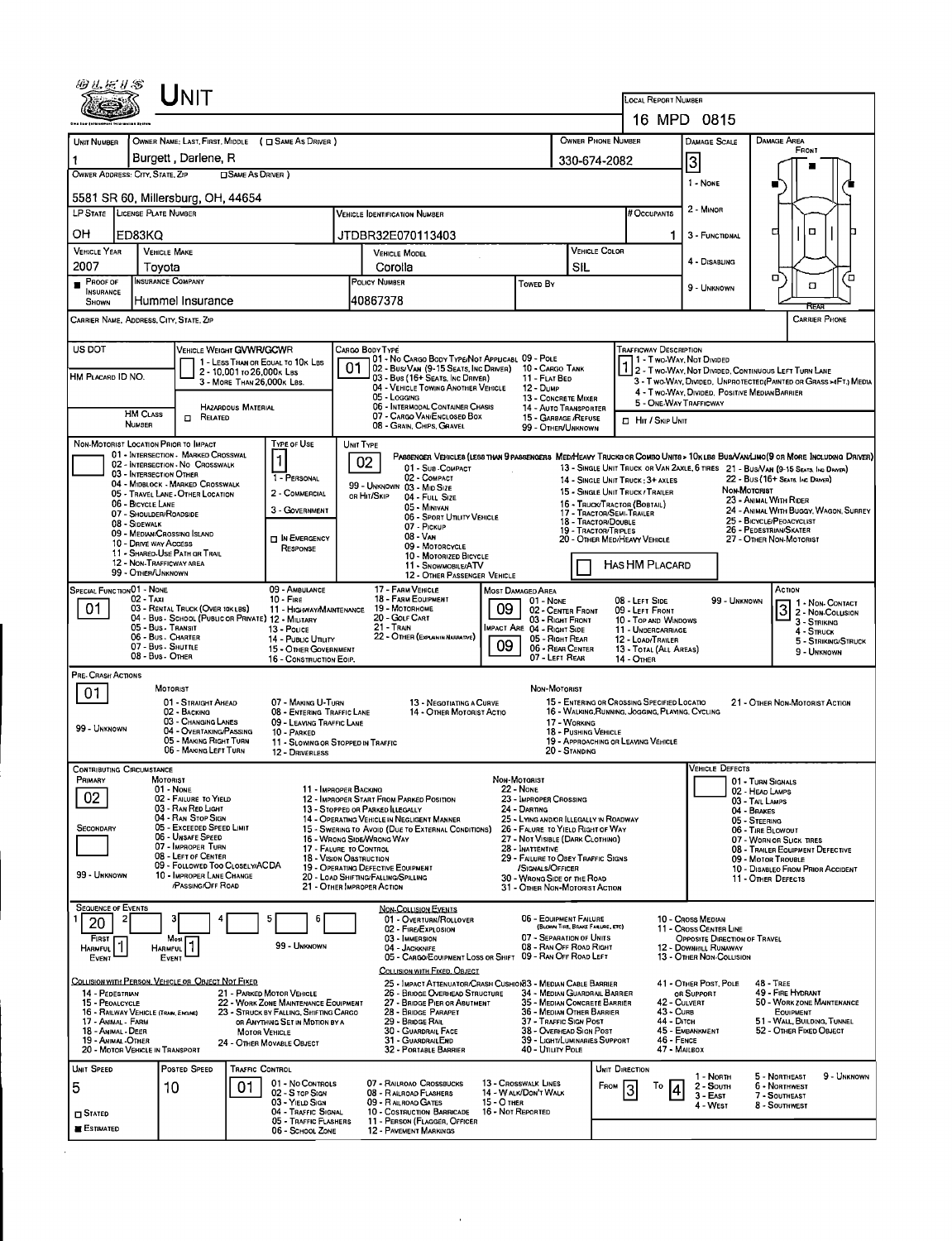|                                                         | UNIT                                                                     |                                                                                |                                                     |                                                                                                     |                                  |                                                               |                                 |                                                           |                                                                       |                                                                                  |                                   |                                                                                                                               |  |  |
|---------------------------------------------------------|--------------------------------------------------------------------------|--------------------------------------------------------------------------------|-----------------------------------------------------|-----------------------------------------------------------------------------------------------------|----------------------------------|---------------------------------------------------------------|---------------------------------|-----------------------------------------------------------|-----------------------------------------------------------------------|----------------------------------------------------------------------------------|-----------------------------------|-------------------------------------------------------------------------------------------------------------------------------|--|--|
|                                                         |                                                                          |                                                                                |                                                     |                                                                                                     |                                  |                                                               |                                 |                                                           | LOCAL REPORT NUMBER<br>16 MPD 0815                                    |                                                                                  |                                   |                                                                                                                               |  |  |
|                                                         |                                                                          |                                                                                |                                                     |                                                                                                     |                                  |                                                               |                                 | OWNER PHONE NUMBER                                        |                                                                       |                                                                                  |                                   |                                                                                                                               |  |  |
| UNIT NUMBER                                             |                                                                          | OWNER NAME: LAST, FIRST, MIDDLE ( C) SAME AS DRIVER )                          |                                                     |                                                                                                     |                                  |                                                               |                                 |                                                           | <b>DAMAGE SCALE</b>                                                   |                                                                                  | DAMAGE AREA<br>FRONT              |                                                                                                                               |  |  |
| 2<br>OWNER ADDRESS: CITY, STATE, ZIP                    | Kandel, Marilyn, F                                                       | <b>CISAME AS DRIVER 1</b>                                                      |                                                     |                                                                                                     |                                  |                                                               |                                 | 330-231-1516                                              |                                                                       | 3                                                                                |                                   | m                                                                                                                             |  |  |
| 1 - NONE<br>5231 SR 39, Berlin, OH, 44610               |                                                                          |                                                                                |                                                     |                                                                                                     |                                  |                                                               |                                 |                                                           |                                                                       |                                                                                  |                                   |                                                                                                                               |  |  |
| LP STATE LICENSE PLATE NUMBER                           |                                                                          |                                                                                |                                                     | <b>VEHICLE IDENTIFICATION NUMBER</b>                                                                |                                  |                                                               |                                 |                                                           | # Occupants                                                           | 2 - Minon                                                                        |                                   |                                                                                                                               |  |  |
| OН<br>DIZ9969                                           |                                                                          |                                                                                |                                                     | 3A4FY58BX6T342227                                                                                   |                                  |                                                               |                                 |                                                           |                                                                       | 3 - FUNCTIONAL                                                                   | □                                 |                                                                                                                               |  |  |
| <b>VEHICLE YEAR</b><br>2006                             | <b>VEHICLE MAKE</b><br>Chrysler                                          |                                                                                |                                                     | VEHICLE MODEL<br><b>PT Cruiser</b>                                                                  |                                  |                                                               | CRM                             | VEHICLE COLOR                                             |                                                                       | 4 - DISABLING                                                                    |                                   |                                                                                                                               |  |  |
| PROOF OF                                                | INSURANCE COMPANY                                                        |                                                                                |                                                     | POLICY NUMBER<br>Towen By                                                                           |                                  |                                                               |                                 |                                                           |                                                                       | 9 - UNKNOWN                                                                      | п<br>□                            |                                                                                                                               |  |  |
| <b>INSURANCE</b><br>SHOWN                               | Tom Hamsher Insuranc                                                     |                                                                                |                                                     | 365005696317-02A                                                                                    |                                  |                                                               |                                 |                                                           |                                                                       |                                                                                  |                                   | <b>PCEAN</b>                                                                                                                  |  |  |
| CARRIER NAME, ADDRESS, CITY, STATE, ZIP                 |                                                                          |                                                                                |                                                     |                                                                                                     |                                  |                                                               |                                 |                                                           |                                                                       |                                                                                  |                                   | CARRIER PHONE                                                                                                                 |  |  |
| US DOT                                                  | <b>VEHICLE WEIGHT GWWR/GCWR</b>                                          |                                                                                | CARGO BODY TYPE                                     | 01 - No CARGO BODY TYPE/NOT APPLICABL 09 - POLE                                                     |                                  |                                                               |                                 |                                                           | TRAFFICWAY DESCRIPTION                                                |                                                                                  |                                   |                                                                                                                               |  |  |
| HM PLACARD ID NO.                                       |                                                                          | 1 - LESS THAN OR EQUAL TO 10K LBS<br>2 - 10,001 to 26,000x Las                 | 01                                                  | 02 - Bus/Van (9-15 Seats, Inc Driver)<br>03 - Bus (16+ Seats, Inc Driver)                           |                                  | 10 - CARGO TANK                                               |                                 |                                                           | 11 - Two-Way, Not Divideo                                             |                                                                                  |                                   | 2 - Two-Way, Not Divideo, Continuous Left Turn Lane                                                                           |  |  |
|                                                         |                                                                          | 3 - MORE THAN 26,000K LBS.                                                     |                                                     | 04 - VEHICLE TOWING ANOTHER VEHICLE<br>05 - Logging                                                 |                                  | 11 - FLAT BED<br>$12 - D$ UMP                                 |                                 |                                                           | 4 - Two-Way, Divided, Positive Median Barrier                         |                                                                                  |                                   | 3 - T WO-WAY, DIVIDED. UNPROTECTED (PAINTED OR GRASS >4FT.) MEOIA                                                             |  |  |
| <b>HM CLASS</b>                                         | HAZARDOUS MATERIAL                                                       |                                                                                |                                                     | 06 - INTERMODAL CONTAINER CHASIS<br>07 - CARGO VAN/ENCLOSED BOX                                     |                                  | 13 - CONCRETE MIXER<br>14 - AUTO TRANSPORTER                  |                                 |                                                           | 5 - ONE-WAY TRAFFICWAY                                                |                                                                                  |                                   |                                                                                                                               |  |  |
| <b>NUMBER</b>                                           | <b>CI RELATED</b>                                                        |                                                                                |                                                     | 08 - GRAIN, CHIPS, GRAVEL                                                                           |                                  | 15 - GARBAGE /REFUSE<br>99 - OTHER/UNKNOWN                    |                                 |                                                           | <b>D</b> Har / Skip Unit                                              |                                                                                  |                                   |                                                                                                                               |  |  |
| NON-MOTORIST LOCATION PRIOR TO IMPACT                   | 01 - INTERSECTION - MARKED CROSSWAL                                      | TYPE OF USE                                                                    | UNIT TYPE                                           |                                                                                                     |                                  |                                                               |                                 |                                                           |                                                                       |                                                                                  |                                   | PASSENGER VEHICLES (LESS THAN 9 PASSENGERS MEDIMEANY TRUCKS OR COMBO UNITS > 10X LBS BUS/VAN/LIMO(9 OR MORE INCLUDING DRIVER) |  |  |
|                                                         | 02 - INTERSECTION - NO CROSSWALK<br>03 - INTERSECTION OTHER              |                                                                                | 02                                                  | 01 - Sub COMPACT                                                                                    |                                  |                                                               |                                 |                                                           |                                                                       |                                                                                  |                                   | 13 - SINGLE UNIT TRUCK OR VAN ZAXLE, 5 TIRES 21 - BUS/VAN (9-15 SEATS, INC DRIVER)                                            |  |  |
|                                                         | 04 - MIDBLOCK - MARKED CROSSWALK<br>05 - TRAVEL LANE - OTHER LOCATION    | 1 - PERSONAL<br>2 - COMMERCIAL                                                 |                                                     | 02 - COMPACT<br>99 - UNKNOWN 03 - MID SIZE                                                          |                                  |                                                               |                                 |                                                           | 14 - SINGLE UNIT TRUCK ; 3+ AXLES<br>15 - SINGLE UNIT TRUCK / TRAILER |                                                                                  | Non-Mororer                       | 22 - Bus (16+ Seats, Inc Driver)                                                                                              |  |  |
| 06 - BICYCLE LANE                                       | 07 - SHOULOER/ROADSIDE                                                   | 3 - GOVERNMENT                                                                 | OR HIT/SKIP                                         | 04 - FULL SIZE<br>05 - Minivan                                                                      |                                  |                                                               |                                 | 16 - Truck/Tractor (Bobtail)<br>17 - TRACTOR/SEMI-TRAILER |                                                                       |                                                                                  |                                   | 23 - ANNAL WITH RIDER<br>24 - ANIMAL WITH BUGGY, WAGON, SURREY                                                                |  |  |
| 08 - Sidewalk                                           |                                                                          |                                                                                |                                                     | 05 - SPORT UTILITY VEHICLE<br>07 - PICKUP                                                           |                                  |                                                               |                                 | 18 - TRACTOR/DOUBLE<br>19 - TRACTOR/TRIPLES               |                                                                       | 25 - BICYCLE/PEDACYCLIST<br>25 - PEDESTRIAN/SKATER                               |                                   |                                                                                                                               |  |  |
|                                                         | 09 - MEDIAN/CROSSING ISLAND<br>10 - DRIVE WAY ACCESS                     | <b>DIN EMERGENCY</b><br>RESPONSE                                               | 08 - Van<br>09 - MOTORCYCLE                         |                                                                                                     |                                  |                                                               |                                 |                                                           | 20 - OTHER MEO/HEAVY VEHICLE<br>27 - OTHER NON-MOTORIST               |                                                                                  |                                   |                                                                                                                               |  |  |
|                                                         | 11 - SHAREO-USE PATH OR TRAIL<br>12 - NON-TRAFFICWAY AREA                |                                                                                |                                                     | 10 - MOTORIZED BICYCLE<br>11 - SNOWMOBILE/ATV                                                       |                                  |                                                               |                                 |                                                           |                                                                       | HAS HM PLACARD                                                                   |                                   |                                                                                                                               |  |  |
| SPECIAL FUNCTION 01 - NONE                              | 99 - OTHER/UNKNOWN                                                       | 09 - AMSULANCE                                                                 |                                                     | 12 - OTHER PASSENGER VEHICLE                                                                        |                                  |                                                               |                                 |                                                           |                                                                       |                                                                                  |                                   | ACTION                                                                                                                        |  |  |
| 02 - Taxi<br>01                                         | 03 - RENTAL TRUCK (OVER 10K LBS)                                         | $10 -$ Fire<br>11 - HIGHWAY/MAINTENANCE                                        |                                                     | 17 - FARM VEHICLE<br><b>MOST DAMAGED AREA</b><br>18 - FARM EQUIPMENT<br>01 - None<br>19 - MOTORHOME |                                  |                                                               |                                 |                                                           |                                                                       | 08 - LEFT SIDE<br>99 - UNKNOWN<br>1 - Non-CONTACT                                |                                   |                                                                                                                               |  |  |
|                                                         | 04 - Bus - School (Public or Private) 12 - Military<br>05 - Bus. Transit |                                                                                |                                                     | 20 - GOLF CART<br>$21 -$ Train                                                                      | 08                               | 02 - CENTER FRONT<br>03 - RIGHT FRONT                         |                                 |                                                           | 09 - LEFT FRONT<br>10 - Top and Windows                               |                                                                                  |                                   | 2 - Non-Collision<br>3 - STRIKING                                                                                             |  |  |
|                                                         | 06 - Bus - Charter                                                       | 13 - Pouce<br>14 - PUBLIC UTILITY                                              |                                                     | 22 - OTHER (EXPLAININ NARRAITVE)                                                                    | 08                               | IMPACT ARE 04 - RIGHT SIDE<br>05 - RIGHT REAR                 |                                 |                                                           | 11 - UNDERCARRIAGE<br>12 - LOAD/TRAILER                               |                                                                                  |                                   | 4 - STRUCK<br>5 - STRIKING/STRUCK                                                                                             |  |  |
|                                                         | 07 - Bus - SHUTTLE<br>08 - Bus - Other                                   | 15 - OTHER GOVERNMENT<br>16 - CONSTRUCTION EOIP.                               |                                                     |                                                                                                     |                                  | 06 - REAR CENTER<br>07 - LEFT REAR                            |                                 |                                                           | 13 - TOTAL (ALL AREAS)<br>14 - OTHER                                  |                                                                                  |                                   | 9 - Unknown                                                                                                                   |  |  |
| PRE-CRASH ACTIONS                                       |                                                                          |                                                                                |                                                     |                                                                                                     |                                  |                                                               |                                 |                                                           |                                                                       |                                                                                  |                                   |                                                                                                                               |  |  |
| 01                                                      | <b>MOTORIST</b><br>01 - STRAIGHT AHEAD                                   | 07 - MAKING U-TURN                                                             |                                                     | 13 - Negotiating a Curve                                                                            |                                  | NON-MOTORIST                                                  |                                 |                                                           | 15 - ENTERING OR CROSSING SPECIFIED LOCATIO                           |                                                                                  |                                   | 21 - OTHER NON-MOTORIST ACTION                                                                                                |  |  |
|                                                         | 02 - BACKING<br>03 - CHANGING LANES                                      | 08 - ENTERING TRAFFIC LANE<br>09 - LEAVING TRAFFIC LANE                        |                                                     | 14 - OTHER MOTORIST ACTIO                                                                           |                                  |                                                               | 17 - WORKING                    |                                                           | 16 - WALKING, RUNNING, JOGGING, PLAYING, CYCLING                      |                                                                                  |                                   |                                                                                                                               |  |  |
| 99 - UNKNOWN                                            | 04 - Overtaking/Passing<br>05 - MAKING RIGHT TURN                        | 10 - PARKED<br>11 - SLOWING OR STOPPED IN TRAFFIC                              |                                                     |                                                                                                     |                                  |                                                               | 18 - PUSHING VEHICLE            |                                                           | 19 - APPROACHING OR LEAVING VEHICLE                                   |                                                                                  |                                   |                                                                                                                               |  |  |
|                                                         | 06 - MAKING LEFT TURN                                                    | 12 - DRIVERLESS                                                                |                                                     |                                                                                                     |                                  |                                                               | 20 - STANDING                   |                                                           |                                                                       |                                                                                  |                                   |                                                                                                                               |  |  |
| <b>CONTRIBUTING CIRCUMSTANCE</b><br>Primary             | MOTORIST                                                                 |                                                                                |                                                     |                                                                                                     |                                  | NON-MOTORIST                                                  |                                 |                                                           |                                                                       | <b>VEHICLE DEFECTS</b>                                                           | 01 - TURN SIGNALS                 |                                                                                                                               |  |  |
| 01                                                      | 01 - NONE<br>02 - FAILURE TO YIELD                                       |                                                                                | 11 - IMPROPER BACKING                               | 12 - IMPROPER START FROM PARKED POSITION                                                            |                                  | <b>22 - NONE</b><br>23 - IMPROPER CROSSING                    |                                 |                                                           |                                                                       |                                                                                  | 02 - HEAD LAMPS                   |                                                                                                                               |  |  |
|                                                         | 03 - RAN REO LIGHT<br>04 - RAN STOP SIGN                                 |                                                                                |                                                     | 13 - STOPPED OR PARKED ILLEGALLY<br>14 - OPERATING VEHICLE IN NEGLIGENT MANNER                      |                                  | 24 - DARTING<br>25 - LYING AND/OR ILLEGALLY IN ROADWAY        |                                 |                                                           |                                                                       |                                                                                  | 03 - TAIL LAMPS<br>04 - BRAKES    |                                                                                                                               |  |  |
| SECONDARY                                               | 05 - Exceeded Speed Limit<br>06 - UNSAFE SPEED                           |                                                                                |                                                     | 15 - Swering to Avoid (Due to External Conditions)                                                  |                                  | 26 - FALURE TO YIELD RIGHT OF WAY                             |                                 |                                                           |                                                                       |                                                                                  | 05 - STEERING<br>06 - THE BLOWOUT |                                                                                                                               |  |  |
|                                                         | 07 - IMPROPER TURN<br>08 - LEFT OF CENTER                                |                                                                                | 16 - WRONG SIDE/WRONG WAY<br>17 - FALURE TO CONTROL |                                                                                                     |                                  | 27 - NOT VISIBLE (DARK CLOTHING)<br>28 - INATTENTIVE          |                                 |                                                           |                                                                       |                                                                                  |                                   | 07 - WORN OR SLICK TIRES<br>08 - TRAILER EQUIPMENT DEFECTIVE                                                                  |  |  |
| 99 - UNKNOWN                                            | 09 - FOLLOWED TOO CLOSELY/ACDA<br>10 - IMPROPER LANE CHANGE              |                                                                                | 18 - VISION OBSTRUCTION                             | 19 - OPERATING DEFECTIVE EQUIPMENT                                                                  |                                  | 29 - FAILURE TO OBEY TRAFFIC SIGNS<br>/SIGNALS/OFFICER        |                                 |                                                           |                                                                       |                                                                                  |                                   | 09 - MOTOR TROUBLE<br>10 - DISABLED FROM PRIOR ACCIDENT                                                                       |  |  |
|                                                         | <b>PASSING OFF ROAD</b>                                                  |                                                                                | 21 - OTHER IMPROPER ACTION                          | 20 - LOAD SHIFTING/FALLING/SPILLING                                                                 |                                  | 30 - WRONG SIDE OF THE ROAD<br>31 - Other Non-Motorist Action |                                 |                                                           |                                                                       |                                                                                  |                                   | 11 - OTHER DEFECTS                                                                                                            |  |  |
| <b>SEQUENCE OF EVENTS</b>                               |                                                                          | 5                                                                              |                                                     | NON-COLUSION EVENTS                                                                                 |                                  | 06 - EQUIPMENT FAILURE                                        |                                 |                                                           |                                                                       |                                                                                  |                                   |                                                                                                                               |  |  |
| 2<br>20                                                 |                                                                          | 6                                                                              |                                                     | 01 - OVERTURN! ROLLOVER<br>02 - FIRE/EXPLOSION                                                      |                                  | 07 - SEPARATION OF UNITS                                      | (BLOWN TIRE, BRAKE FALURE, ETC) |                                                           |                                                                       | 10 - Cross Median<br>11 - Cross Center Line                                      |                                   |                                                                                                                               |  |  |
| Finst<br><b>HARMFUL</b>                                 | Most<br><b>HARMFUL</b>                                                   | 99 - UNKNOWN                                                                   |                                                     | 03 - IMMERSION<br>04 - JACKKNIFE<br>05 - CARGO/EQUIPMENT LOSS OR SHIFT 09 - RAN OFF ROAD LEFT       |                                  | 08 - RAN OFF ROAD RIGHT                                       |                                 |                                                           |                                                                       | OPPOSITE DIRECTION OF TRAVEL<br>12 - DOWNHILL RUNAWAY<br>13 - OTHER NON-COLUSION |                                   |                                                                                                                               |  |  |
| EVENT                                                   | EVENT                                                                    |                                                                                |                                                     | COLLISION WITH FIXED, OBJECT                                                                        |                                  |                                                               |                                 |                                                           |                                                                       |                                                                                  |                                   |                                                                                                                               |  |  |
| 14 - PEDESTRIAN                                         | COLLISION WITH PERSON, VEHICLE OR OBJECT NOT FIXED                       | 21 - PARKEO MOTOR VEHICLE                                                      |                                                     | 25 - IMPACT ATTENUATOR/CRASH CUSHIOI83 - MEDIAN CABLE BARRIER<br>26 - BRIDGE OVERHEAD STRUCTURE     |                                  | 34 - Median Guardrail Barrier                                 |                                 |                                                           |                                                                       | 41 - Other Post, Pole<br>OR SUPPORT                                              |                                   | 48 - TREE<br>49 - FIRE HYDRANT                                                                                                |  |  |
| 15 - PEDALCYCLE<br>15 - RAILWAY VEHICLE (TRAIN, ENGINES |                                                                          | 22 - WORK ZONE MAINTENANCE EQUIPMENT<br>23 - STRUCK BY FALLING, SHIFTING CARGO |                                                     | 27 - BRIOGE PIER OR ABUTMENT<br>28 - BRIDGE PARAPET                                                 |                                  | 35 - Median Concrete Barrier<br>36 - Median Other Barrier     |                                 |                                                           | 42 - CULVERT<br>43 - Cuna                                             |                                                                                  |                                   | 50 - WORK ZONE MAINTENANCE<br>EQUIPMENT                                                                                       |  |  |
| 17 - Animal - Farm<br>18 - Animal - Deer                |                                                                          | OR ANYTHING SET IN MOTION BY A<br><b>MOTOR VEHICLE</b>                         |                                                     | 29 - BRIDGE RAIL<br>30 - GUARDRAIL FACE                                                             |                                  | 37 - Traffic Sign Post<br>38 - Overhead Sign Post             |                                 |                                                           | 44 - Олсн                                                             | 45 - Емванкиент                                                                  |                                   | 51 - WALL, BUILDING, TUNNEL<br>52 - OTHER FIXED OBJECT                                                                        |  |  |
| 19 - ANIMAL -OTHER<br>20 - MOTOR VEHICLE IN TRANSPORT   |                                                                          | 24 - OTHER MOVABLE OBJECT                                                      |                                                     | 31 - GUARDRAILEND<br>32 - PORTABLE BARRIER                                                          |                                  | 39 - LIGHT/LUMINARIES SUPPORT<br>40 - UTILITY POLE            |                                 |                                                           | 46 - FENCE<br>47 - MAILBOX                                            |                                                                                  |                                   |                                                                                                                               |  |  |
| UNIT SPEED                                              | POSTED SPEED                                                             | TRAFFIC CONTROL                                                                |                                                     |                                                                                                     |                                  |                                                               |                                 | UNIT DIRECTION                                            |                                                                       |                                                                                  |                                   |                                                                                                                               |  |  |
| 10                                                      | 10                                                                       | 01 - No Controls<br>01<br>02 - S TOP SIGN                                      |                                                     | 07 - RAILROAD CROSSBUCKS<br>08 - RAILRDAD FLASHERS                                                  |                                  | 13 - Crosswalk Lines<br>14 - WALK/DON'T WALK                  |                                 | FROM                                                      | то                                                                    | 1 - North<br>2 - South                                                           |                                   | 9 - UNKNOWN<br>5 - Northeast<br>6 - Northwest                                                                                 |  |  |
|                                                         |                                                                          | 03 - YIELD SIGN<br>04 - Traffic Signal                                         |                                                     | 09 - RAILRDAD GATES<br>10 - COSTRUCTION BARRICADE                                                   | 15 - O THER<br>16 - Not Reported |                                                               |                                 |                                                           |                                                                       | $3 - E$ AST<br>4 - West                                                          |                                   | 7 - SOUTHEAST<br>8 - Southwest                                                                                                |  |  |
| <b>CI STATED</b><br>ESTIMATED                           |                                                                          | 05 - TRAFFIC FLASHERS<br>06 - School Zone                                      |                                                     | 11 - PERSON (FLAGGER, OFFICER<br>12 - PAVEMENT MARKINGS                                             |                                  |                                                               |                                 |                                                           |                                                                       |                                                                                  |                                   |                                                                                                                               |  |  |
|                                                         |                                                                          |                                                                                |                                                     |                                                                                                     |                                  |                                                               |                                 |                                                           |                                                                       |                                                                                  |                                   |                                                                                                                               |  |  |

 $\mathcal{L}^{\text{max}}_{\text{max}}$ 

 $\mathcal{L}(\mathcal{A})$  .

 $\mathcal{A}^{\text{max}}_{\text{max}}$